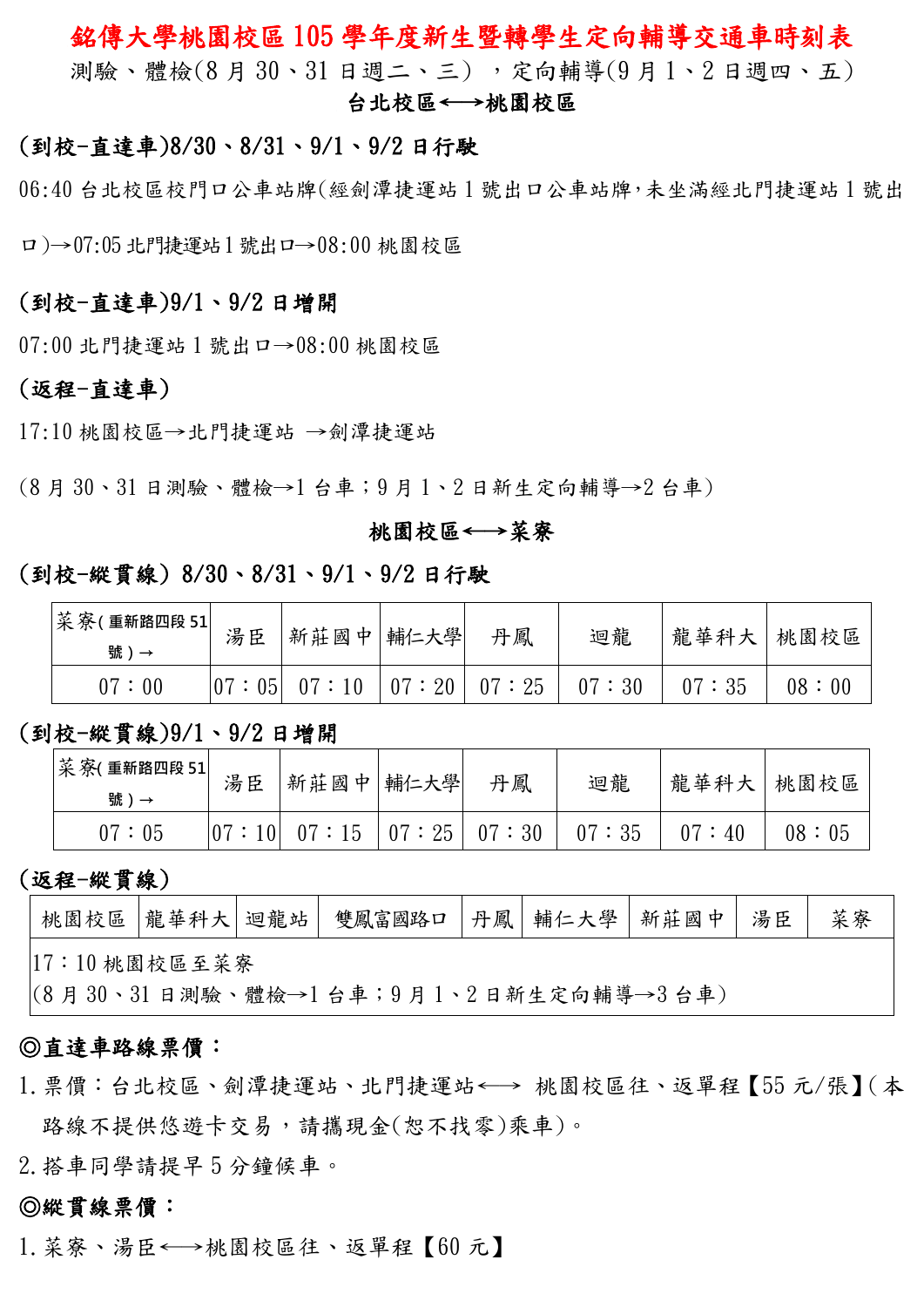新莊國中、輔仁大學←→桃園校區往、返單程【40 元】 丹鳳、迴龍、龍華科大←→桃園校區往、返單程【30 元】。 2.本路線以悠遊卡刷卡、現金(恕不找零)乘車交易。 \*備註:專車座位有限,若有站位敬請見諒。

桃園校區←→桃園火車站(中華路統領百貨 137 站牌乘車)

8/30.8/31.9/1.9/2 日除既有桃園客運 137 公車(各站皆停)外,另增開下列班次:

### (到校-學生專車直達車)

| 8月30、31日測驗、體檢     | 9月1、2日新生定向輔導      |
|-------------------|-------------------|
| 7-8點增開2班學生專車(直達車) | 7-8點增開4班學生專車(直達車) |

## (返程-學生專車直達車)

| 8月30、31日測驗、體檢         | 9月1、2日新生定向輔導          |
|-----------------------|-----------------------|
| 17-18點增開2班返程學生專車(直達車) | 17-18點增開4班返程學生專車(直達車) |

## ◎137 路線票價:

- 1.票價:統領百貨←→ 桃園校區往、返單程【18 元】(本路線提供悠遊卡交易或請攜現 金(恕不找零)乘車)。
- 2. 137 市區公車(非上述時間)發車時間為 06:00-22:20(發車間距為 15-25 分)。

# **2016-2017 AY Ming Chuan University Bus Schedule for Freshmen and Transfer Students Orientation on Taoyuan Campus**

Examinations, Physical Examination[Aug. 30, 2016 (Tue.) and Aug. 31,2016(Wed.) ]Freshmen and Transfer Students Orientation[Sept. 1, 2016 (Thu.) and Sept. 2, 2016(Fri.)]

## **Taipei Campus ←→ Taoyuan Campus**

### (Direct Bus to Taoyuan Campus) Runs on 8/30, 8/31, 9/1, and 9/2

06:40 Public bus stop at Taipei Campus entrance (Also stops at MRT Jiantan Station Exit 1 bus stop. Bus will stop at exit 1 of MRT Beimen Station if the bus still has available seats.  $\rightarrow$  07:05 Exit 1 of MRT Beimen Station→08:00 Taoyuan Campus

(Direct Bus to Taoyuan Campus) Extra bus service on 9/1 and 9/2

07:00 Exit 1 of MRT Beimen Station  $\rightarrow$  08:00 Taoyuan Campus

## (Direct Bus Returning To Taipei) Runs on 8/30, 8/31, 9/1, and 9/2

17:10 Taoyuan Campus →MRT Beimen Station →MRT Jiantan Station

(On 8/30 and 8/31, examination and physical examination days→One bus operating

On 9/1 and 9/2, freshmen orientation days→Two buses operating)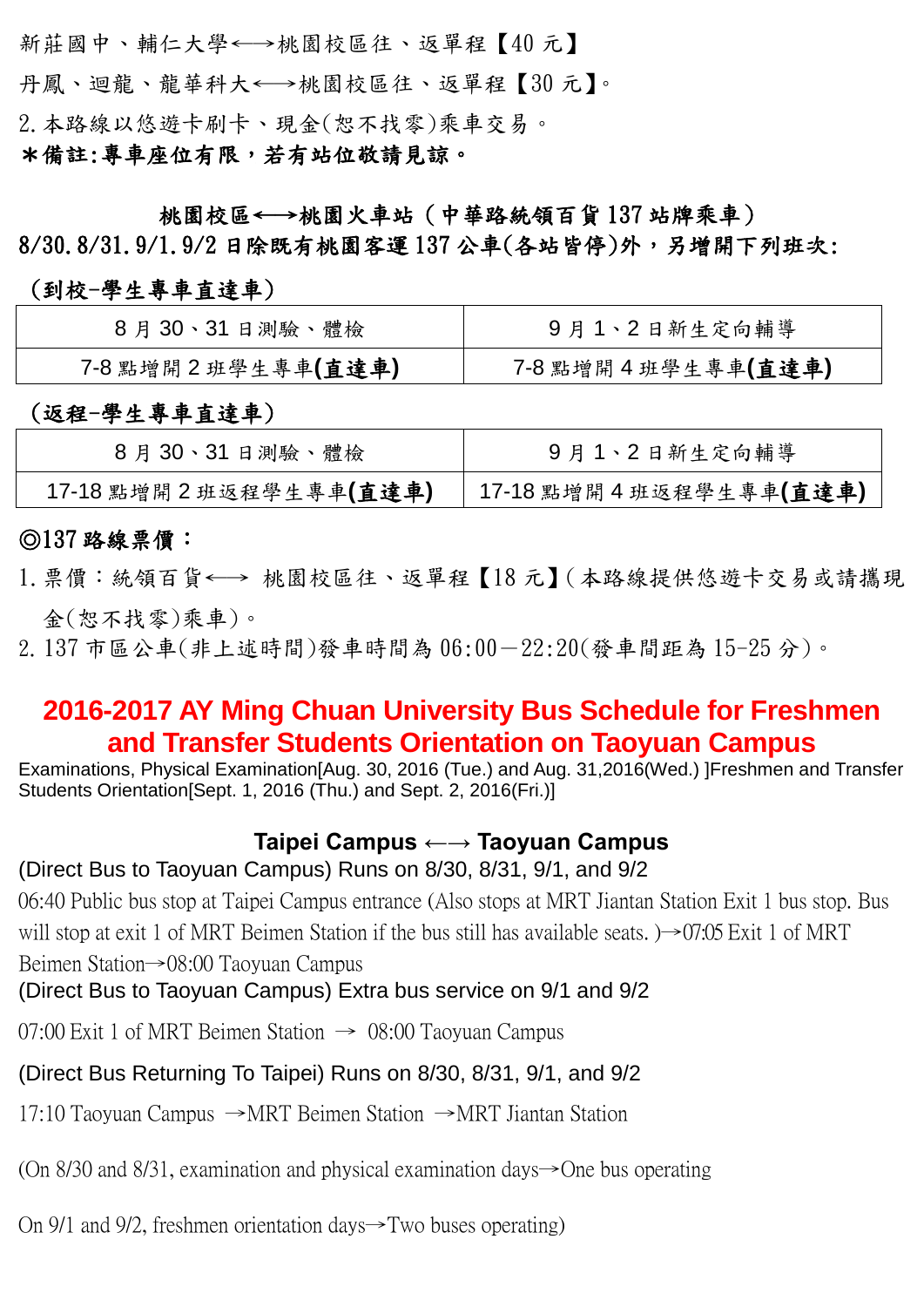# **Taoyuan Campus←→MRT Cailiao Station**

(Bus traverses Provincial Highway to Taoyuan Campus) Runs on 8/30, 8/31, 9/1, and 9/2

| Cailiao  |           |                |                    |          |         |                               |                   |
|----------|-----------|----------------|--------------------|----------|---------|-------------------------------|-------------------|
| (No.51,  |           | Hsin Chuang Jr | Fu Jen<br>Catholic | Dan-Feng | Huilong | Lunghwa Uni of<br>Science and | Taoyuan<br>Campus |
| Sec. 4,  | Tang-Chen | High School    |                    |          |         |                               |                   |
| Chongxin |           |                | University         |          |         | Technology                    |                   |
| $Rd.$ )  |           |                |                    |          |         |                               |                   |
| 07:00    | 07:05     | 07:10          | 07:20              | 07:25    | 07:30   | 07:35                         | 08:00             |

# (Bus traverses Provincial Highway to Taoyuan Campus) Extra Bus service on 9/1 and 9/2

| Cailiao(<br>No.51, |           | Hsin Chuang Jr<br>High School | Fu Jen<br>Catholic |          | Huilong | Lunghwa Uni of |                   |
|--------------------|-----------|-------------------------------|--------------------|----------|---------|----------------|-------------------|
| Sec. 4,            | Tang-Chen |                               |                    | Dan-Feng |         | Science and    | Taoyuan<br>Campus |
| Chongxin<br>Rd.)   |           |                               | University         |          |         | Technology     |                   |
| 07:05              | 07:10     | 07:15                         | 07:25              | 07:30    | 07:35   | 07:40          | 08:05             |

(Return Bus traverses Provincial Highway to Taipei) Runs on 8/30, 8/31, 9/1, and 9/2

| $\sim$ $\sim$ $\sim$ $\sim$ |             | <b>A</b> |          |            |         |           |         |
|-----------------------------|-------------|----------|----------|------------|---------|-----------|---------|
|                             | Technology  |          |          | University | School  |           |         |
| Campus                      | and         |          |          |            | Jr High |           |         |
| Taoyuan                     | of Science  | Huilong  | Dan-Feng | Catholic   | Chuang  | Tang-Chen | Cailiao |
|                             | Lunghwa Uni |          |          | Fu Jen     | Hsin    |           |         |

## 17:10 Taoyuan Campus to Cailiao

(On 8/30 and 8/31, examination and physical examination days→One bus operating On 9/1 and 9/2, Freshmen Orientation days→Three buses operating.)

# ◎Fares for Direct Bus

- 1. Ticket Fare: Taipei Campus、MRT Jiantan Station、MRT Beimen Station ←→ Taoyuan Campus 【one-way ticket: 55NTD】(This route only accepts exact change as payment.)
- 2. Students who wish to take the bus should arrive 5 minutes prior to the reference time.

# ◎Fares for Bus traversing Provincial Highway

1. Cailiao、Tang-Chen ←→ Taoyuan Campus. 【one-way ticket: 60NTD】

Hsin Chuang Jr High School、Fu Jen Catholic University←→ Taoyuan Campus【one-way ticket: 40NTD】

Dan-Feng、Huilong、Lunghwa Uni of Science and Technology ←→ Taoyuan Campus. Lone-way ticket: 30NTD】

2.This route accepts Easy Card and cash (exact change) as payment.

\***Note: Seats are limited on each bus; we apologize for any cases of passengers needing to stand on the bus during the journey.**